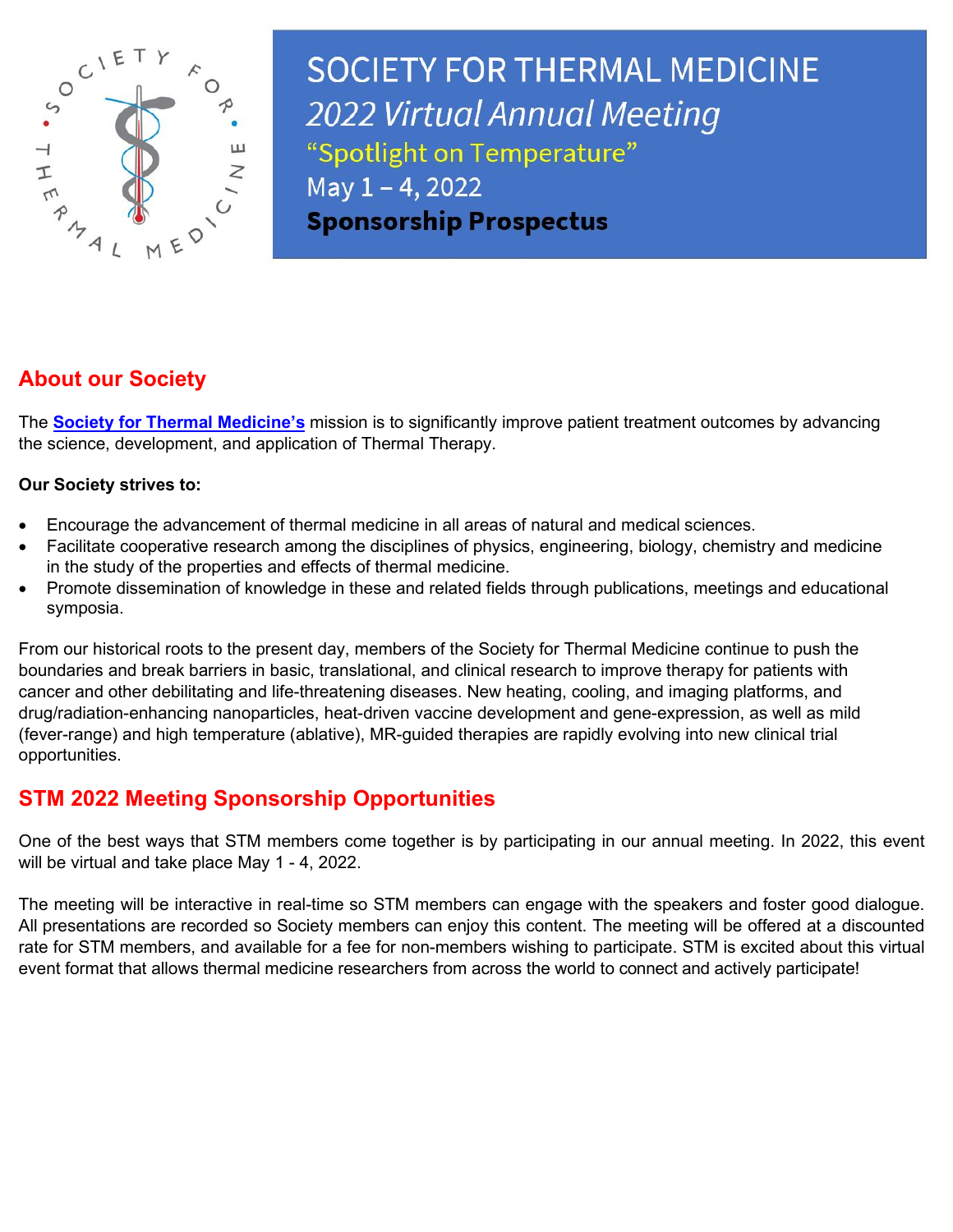## **Keynote Speakers:**



**Dr. Catherine Bollard, MBChB, MD, FRACP, FRCPA**, Bosworth Chair for Cancer Biology and Director of the Center for Cancer and Immunology Research at Children's National Hospital. Dr. Bollard is a world-renowned pediatric hematologist-oncologist with bench and translational research focuses on improving outcomes for patients after hematopoietic stem cell transplantation and on the development of novel cell therapies for cancer and virus-associated diseases.

**Title of talk:** *Advancing Cell Therapies for Cancer*



**Dr. Alda Tam, MD, MBA, FRCPC, FSIR**, Professor in the Department of Interventional Radiology at the University of Texas MD Anderson Cancer Center. Dr. Tam is an inducted fellow of the Society of Interventional Radiology and maintains an active interventional radiology practice with involvement in both translational and clinical trials.

**Title of talk:** *TBD*

## **Some of the exciting topics for the 2022 event will include:**

- 3 Keynote Speakers
- Ablation
- HIPEC
- Computational Modeling
- Immunology and thermal medicine
- Magnetic hyperthermia
- Nanoparticles
- Treatment planning
- Cryotherapies
- Clinical hyperthermia outcomes
- Thermal modalities for treating brain tumors
- Focused ultrasound
- Grant writing and job searches
- Scholar-In-Training Symposium for Young Investigators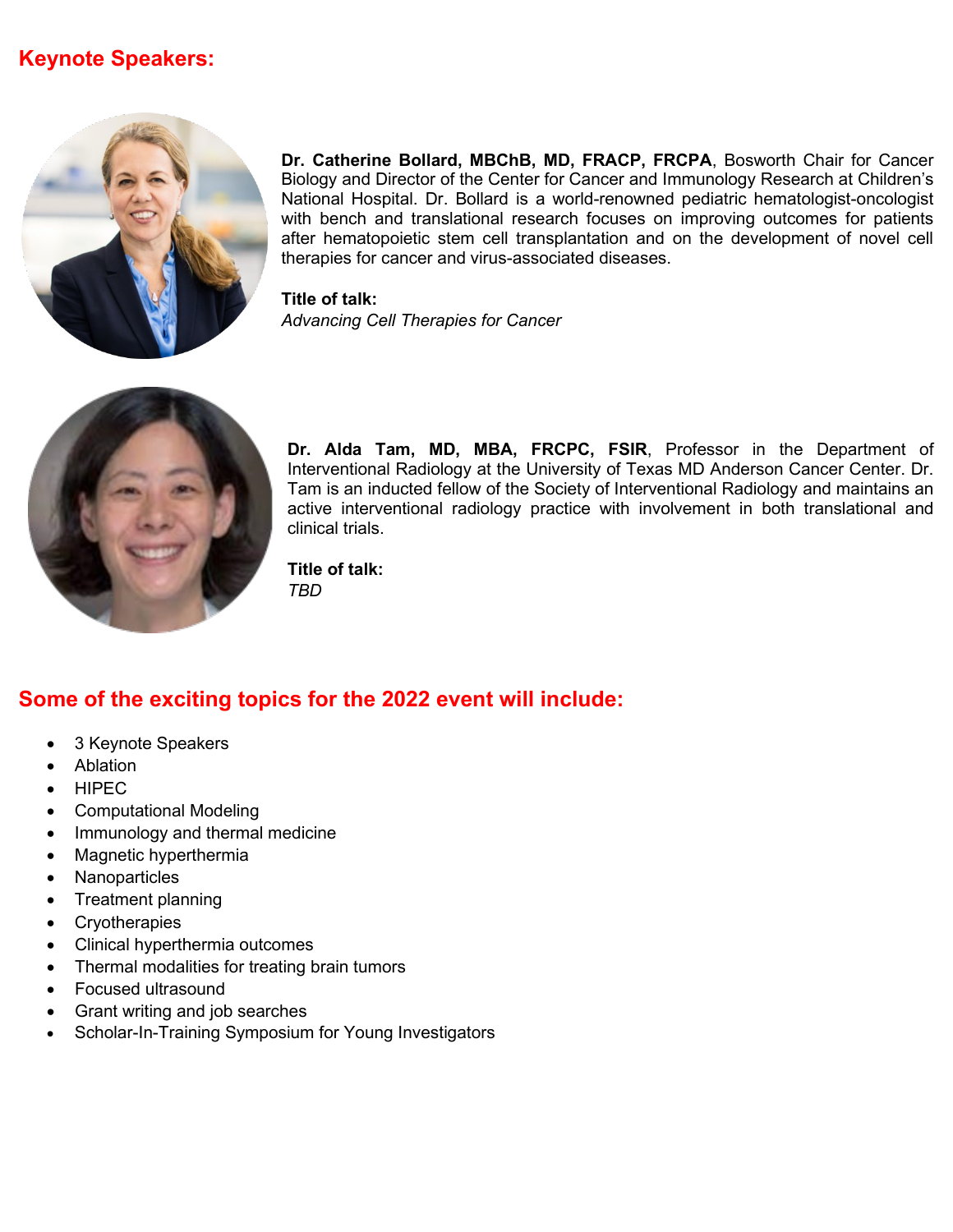# **Sponsorship Levels and Benefits**

| <b>Sponsorship Level</b>                                                                                                    | <b>Supporting</b><br>Level | <b>Friends Level</b>       | <b>Silver Level</b>          | <b>Gold Level</b>                               | <b>Keynote</b><br><b>Symposium</b><br><b>Sponsorship</b> | <b>Platinum Level</b>                |
|-----------------------------------------------------------------------------------------------------------------------------|----------------------------|----------------------------|------------------------------|-------------------------------------------------|----------------------------------------------------------|--------------------------------------|
| <b>Number Available</b>                                                                                                     | no limit                   | no limit                   | no limit                     | no limit                                        | 3                                                        | no limit                             |
| Amount                                                                                                                      | \$250                      | \$500                      | \$750                        | \$1,500                                         | \$2,000                                                  | \$2,500                              |
| <b>Benefits</b>                                                                                                             |                            |                            |                              |                                                 |                                                          |                                      |
| <b>Branded Marketing</b><br>at Keynote Session                                                                              |                            |                            |                              |                                                 | X                                                        |                                      |
| Exclusive mention in<br>dedicated mailing to<br>potential registrants                                                       |                            |                            |                              |                                                 |                                                          | X                                    |
| Downloadable PDF<br>and link attendees<br>can follow from event<br>platform to message<br>or video chat with<br>registrants |                            |                            | X                            | $\boldsymbol{\mathsf{X}}$                       | $\boldsymbol{\mathsf{X}}$                                | $\mathsf{X}$                         |
| Content played<br>during sessions<br>(prerecorded video)                                                                    |                            | 2 min - 1 out of<br>3 days | $2 min - 2 out of$<br>3 days | $2 \text{ min} - \text{ all } 3$<br>days (Last) | 3 min - before<br>Keynote<br>Presentation                | $3$ min, $-$ all $3$<br>days (First) |
| Ad or Profile with<br>Hypertext Link in<br>Conference program                                                               |                            | 1/6 page                   | $1/6$ page                   | $1/2$ page                                      | $1/2$ page                                               | 1 full page                          |
| Complimentary<br>Conference<br>Registration                                                                                 |                            | $\mathbf 1$                | $\overline{2}$               | 3                                               | $\overline{2}$                                           | 4                                    |
| Logo in Conference<br>Mailings/Newsletters/<br>Social Media and<br>shown in Conference<br>Slide Deck                        | $\boldsymbol{\mathsf{X}}$  | $\times$                   | $\mathsf{x}$                 | X                                               | $\boldsymbol{\mathsf{X}}$                                | X                                    |
| Logo on STM<br><b>Website Conference</b><br>Page                                                                            | $\boldsymbol{\mathsf{X}}$  | $\boldsymbol{\mathsf{X}}$  | X                            | $\mathsf{X}$                                    | $\mathsf{X}$                                             | X                                    |
| Conference<br><b>Attendee List</b>                                                                                          | $\boldsymbol{\mathsf{X}}$  | X                          | X                            | $\pmb{\times}$                                  | X                                                        | X                                    |
| Logo in Conference<br>program                                                                                               | X                          | X                          | X                            | $\mathsf{X}$                                    | X                                                        | X                                    |
| Dedicated "Sponsor<br>Networking" break<br>out room access                                                                  |                            |                            | X                            | X                                               | X                                                        | X                                    |

**Sponsorship opens on a first come, first served basis on December 1, 2021.** If interested, please contact [stm@allenpress.com.](mailto:stm@allenpress.com)

Sincerely,

**Rohan Fernandes, PhD - STM Vice President 2022 Meeting Program Chair** George Washington Cancer Center George Washington University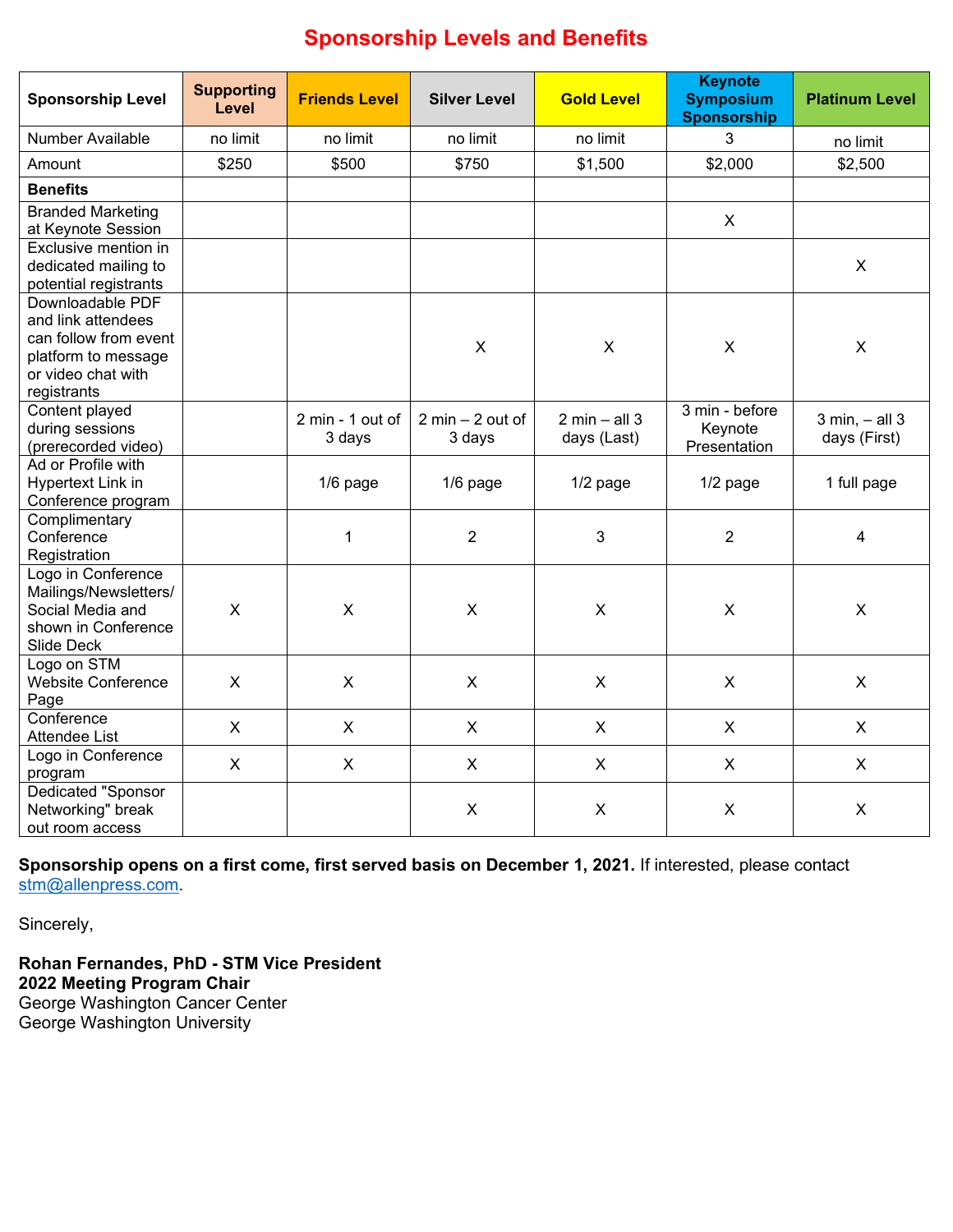## **STM Executive Meeting Planning Committee Members 2021-2022:**



**Nicole Levi, PhD - STM President** Wake Forest School of Medicine

*Focus Area* Photothermal Nanoparticles for Cancer and Infectious Disease



**Rohan Fernandes, PhD - STM Vice President** George Washington University Cancer Center

*Focus Area* Immunoengineered Photothermal Nanoparticles, Cancer, Infectious Diseases



**Alireza Mohammadi, MD** - **STM Vice President-Elect** Cleveland Clinic

*Focus Area* Laser interstitial thermal therapy



**Jennifer Yu, MD, PhD** - **STM Past President** Cleveland Clinic

*Focus Area* Hyperthermia, Clinical and Biology